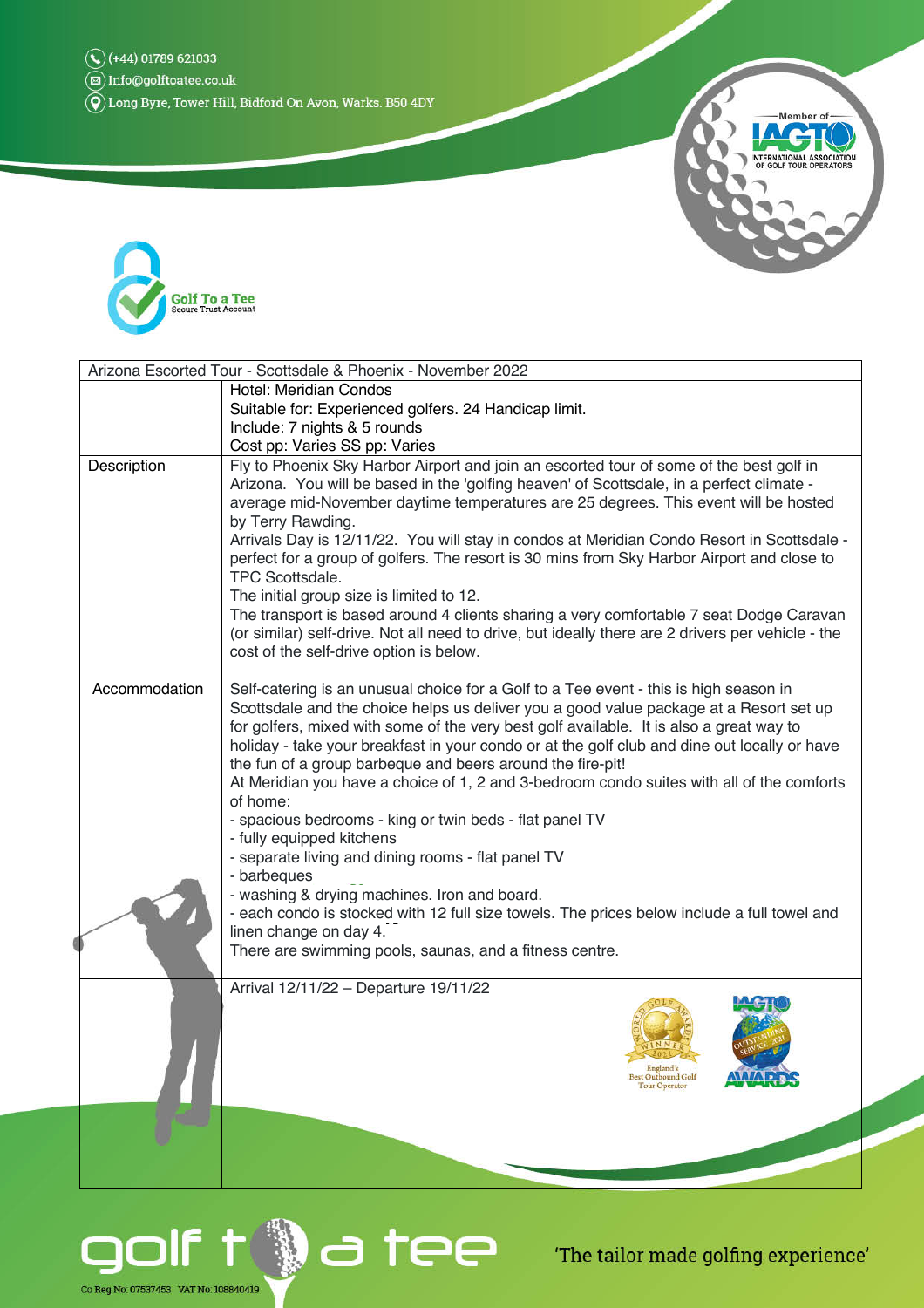| (+44) 01789 621033                                        |                                                                                                                                                                                                                                                                                                                                                                                                                                                                                                                                                                                                                                                                                      |  |
|-----------------------------------------------------------|--------------------------------------------------------------------------------------------------------------------------------------------------------------------------------------------------------------------------------------------------------------------------------------------------------------------------------------------------------------------------------------------------------------------------------------------------------------------------------------------------------------------------------------------------------------------------------------------------------------------------------------------------------------------------------------|--|
| 図) Info@golftoatee.co.uk                                  |                                                                                                                                                                                                                                                                                                                                                                                                                                                                                                                                                                                                                                                                                      |  |
| O) Long Byre, Tower Hill, Bidford On Avon, Warks. B50 4DY |                                                                                                                                                                                                                                                                                                                                                                                                                                                                                                                                                                                                                                                                                      |  |
| Package & Costs                                           | Member o'<br>7 nights self-catering at Meridian Luxury Condo Resort<br>Playing 5 rounds with shared carts. Free warm up balls at most courses.<br>Reserved golf at (mid-morning times requested but tee sheets not open yet) NTERNATIONAL A                                                                                                                                                                                                                                                                                                                                                                                                                                          |  |
|                                                           | 12/11/22 - Arrival Day                                                                                                                                                                                                                                                                                                                                                                                                                                                                                                                                                                                                                                                               |  |
|                                                           | 13/11/22 - Rancho Manana<br>14/11/22 - Sunridge Canyon<br>15/11/22 - Troon North Monument<br>16/11/22 - Rest - for those that haven't been before do consider coming with me to<br>Sedona, even if you don't play golf. Others can play locally or rest up.<br>17/11/22 - Legend Trail<br>19/11/22 - Departure Day<br>Services of Escorted hosts<br><b>GTAT Prizes</b><br><b>GTAT Secure Trust</b><br>The cost varies depending on the persons in a condo.<br>3 golfers in a Three Bedroom Condo = £1,834pp<br>2 golfers in a Two Bedroom Condo = £1,989pp<br>4 golfers in a Two Bedroom Condo = £1,599pp<br>1 single golfer sharing with a couple in a Two Bedroom Condo = £1,878pp |  |
|                                                           | <b>Other combinations available</b>                                                                                                                                                                                                                                                                                                                                                                                                                                                                                                                                                                                                                                                  |  |
| Exclusions                                                | Costs exclude:<br>- Flights<br>- Extra nights<br>3 persons sharing a Three-bedroom Condo £120pp per night<br>2 persons sharing a Two-bedroom condo £144 per night<br>4 persons sharing a Two-bedroom condo £72 per night<br>1 single golfer sharing with a couple in a Two Bedroom Condo £144 per night<br>- Self-drive, based on 4 persons sharing a 7 seat Dodge Caravan (or similar) an amount of<br>£250pp. This includes Super Cover, 3 drivers and first tank of fuel. The group of 4 to share<br>fuel costs.<br>Rest day golf - options available                                                                                                                             |  |
|                                                           | Solo golfers, groups and couples are welcomed. A maximum handicap of 24 has been<br>applied due to the championship golf courses played.                                                                                                                                                                                                                                                                                                                                                                                                                                                                                                                                             |  |



Г





'The tailor made golfing experience'